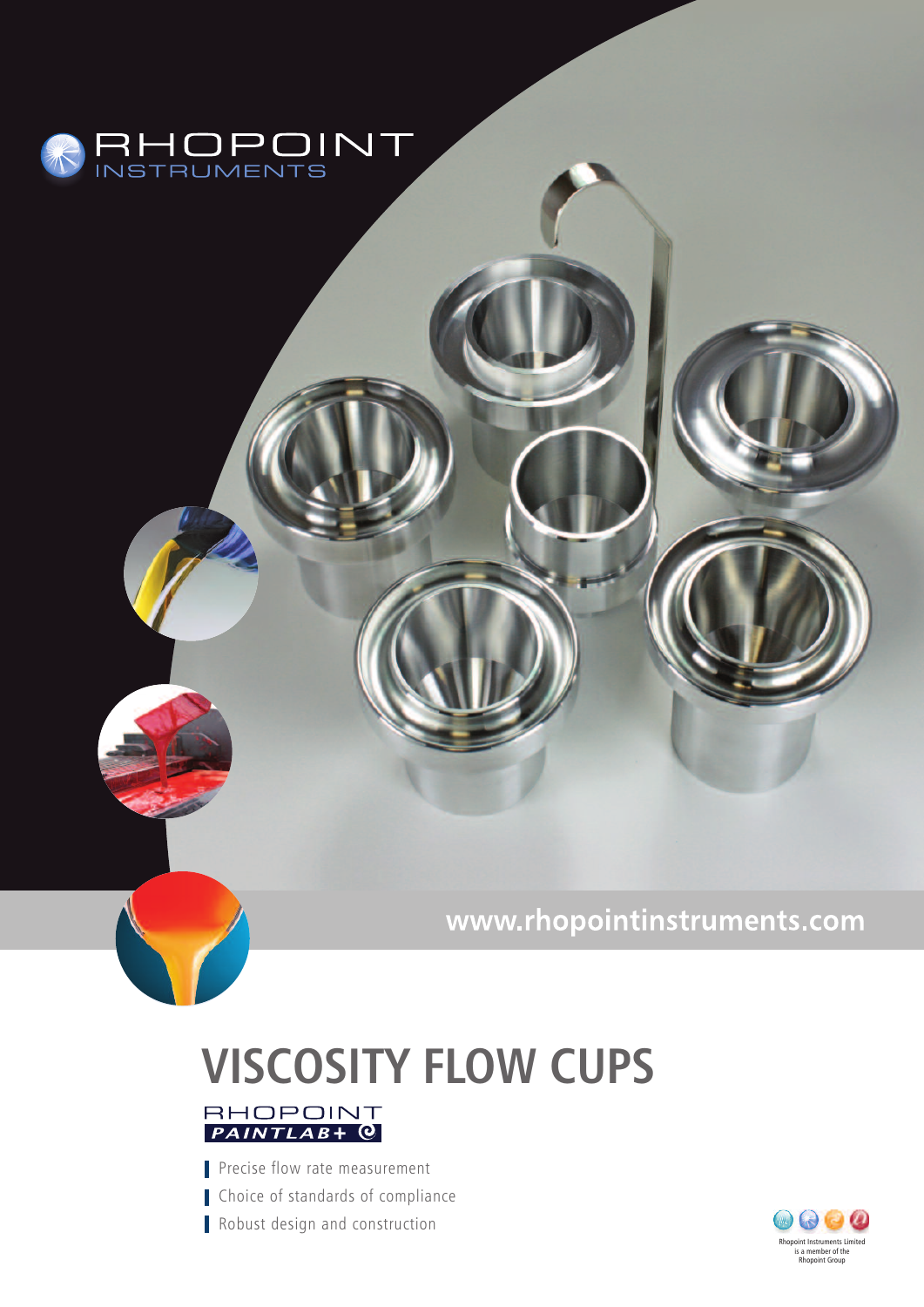## **VISCOSITY FLOW CUPS**

**The Rhopoint** *PAINTLAB***+ Flow Cups are designed to accurately measure the viscosity of paints, inks, varnishes and similar products.**

The process of flow through an orifice can often be used as a relative measurement and classification of viscosity.

This measured kinematic viscosity is generally expressed in seconds of flow time which can be converted into centistokes (cSt) using a viscosity calculator.

Manufacturered from high grade aluminium alloy with stainless steel orifices (where indicated), the Rhopoint *PAINTLAB*+ Flow Cups are available with a range of UKAS / ISO 17025 certified standard oils to confirm the flow cup is measuring within specification.

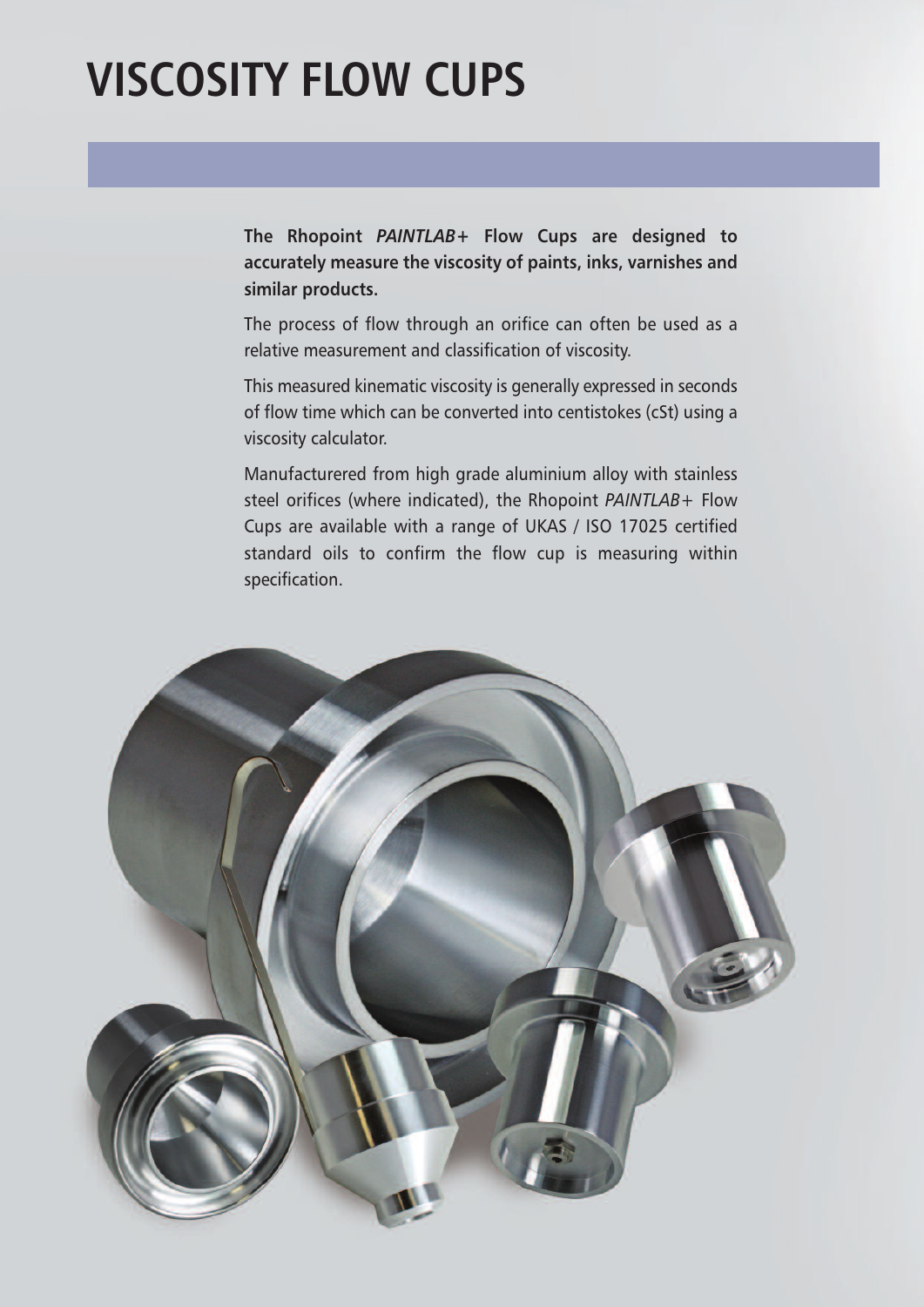

### **V I S COS I T Y F LO W CUP S**

| <b>Product</b>                                                                                                                                                                                                                                                                                         | <b>Order code</b>                                                                           | <b>Orifice diameter</b>                                                                                    | <b>Viscosity range</b>                                                                 | <b>Flow times</b>                                                                 |
|--------------------------------------------------------------------------------------------------------------------------------------------------------------------------------------------------------------------------------------------------------------------------------------------------------|---------------------------------------------------------------------------------------------|------------------------------------------------------------------------------------------------------------|----------------------------------------------------------------------------------------|-----------------------------------------------------------------------------------|
| <b>BS FLOW CUP</b><br>BS 3900 (1971) Old Specification (B2)<br>BS 3900 (1971) Old Specification (B3)<br>BS 3900 (1971) Old Specification (B4)<br>BS 3900 (1971) Old Specification (B5)<br>BS 3900 (1971) Old Specification (B6)                                                                        | RL-A-FC-PTA6/B2<br>RL-A-FC-PTA6/B3<br>RL-A-FC-PTA6/B4<br>RL-A-FC-PTA6/B5<br>RL-A-FC-PTA6/B6 | 2.38mm (0.09")<br>$3.17$ mm $(0.12")$<br>$3.97$ mm $(0.16")$<br>4.76mm (0.19")<br>7.14mm (0.28")           | 38 - 71cSt<br>38 - 147 <sub>c</sub> St<br>71 - 455cSt<br>299 - 781cSt<br>781 - 1650cSt | 30 - 300 secs                                                                     |
| <b>DIN FLOW CUP</b><br>Din Flow Cup (2mm) - Din 53211<br>Din Flow Cup (4mm) - Din 53211<br>Din Flow Cup (6mm) - Din 53211<br>Din Flow Cup (8mm) - Din 53211<br>The orifices are manufactured from stainless steel.                                                                                     | RL-A-FC-DIN2<br>RL-A-FC-DIN4<br>RL-A-FC-DIN6<br>RL-A-FC-DIN8                                | 2mm (0.08")<br>4mm (0.16")<br>6mm (0.24")<br>8mm (0.31")                                                   | $15 - 30c$ St<br>112 - 685cSt<br>550 - 1500cSt<br>1200 - 3000cSt<br>(approximately)    | 25 - 150 secs                                                                     |
| <b>FORD FLOW CUP</b><br>Ford Flow Cup No 1 - ASTM D1200<br>Ford Flow Cup No 2 - ASTM D1200<br>Ford Flow Cup No 3 - ASTM D1200<br>Ford Flow Cup No 4 - ASTM D1200<br>Ford Flow Cup No 5 - ASTM D1200<br>The orifices are manufactured from stainless steel.                                             | RL-A-FC-ASTM1<br>RL-A-FC-ASTM2<br>RL-A-FC-ASTM3<br>RL-A-FC-ASTM4<br>RL-A-FC-ASTM5           | $2.1$ mm $(0.08")$<br>$2.8$ mm $(0.11")$<br>$3.4$ mm $(0.13")$<br>$4.1$ mm $(0.16")$<br>$5.8$ mm $(0.23")$ | $10 - 35c$ St<br>25 - 120cSt<br>49 - 220cSt<br>70 - 370cSt<br>200 - 1200cSt            | 55 - 100 secs<br>40 - 100 secs<br>30 - 100 secs<br>30 - 100 secs<br>30 - 100 secs |
| <b>ISO/ASTM FLOW CUP</b><br>Flow Cups to BS EN ISO 2431, ASTM D5125<br>Flow Cups to BS EN ISO 2431, ASTM D5125<br>Flow Cups to BS EN ISO 2431, ASTM D5125<br>Flow Cups to BS EN ISO 2431, ASTM D5125<br>Flow Cups to BS EN ISO 2431, ASTM D5125<br>The orifices are manufactured from stainless steel. | RL-A-FC-ISO3<br>RL-A-FC-ISO4<br>RL-A-FC-ISO5<br>RL-A-FC-ISO6<br>RL-A-FC-ISO8                | 3mm (0.12")<br>4mm (0.16")<br>5mm (0.20")<br>6mm (0.24")<br>8mm (0.31")                                    | $7 - 42c$ St<br>35 - 135 cSt<br>91 - 325 cSt<br>188 - 684cSt<br>600 - 2000cSt          | 30 - 100 secs                                                                     |
| <b>AFNOR FLOW CUP</b><br>Afnor Flow Cup - 2.5mm - NF T30-014<br>Afnor Flow Cup - 4mm - NF T30-014<br>Afnor Flow Cup - 6mm - NF T30-014<br>Afnor Flow Cup - 8mm - NF T30-014                                                                                                                            | RL-A-FC-AFNOR/2.5<br>RL-A-FC-AFNOR/4<br>RL-A-FC-AFNOR/6<br>RL-A-FC-AFNOR/8                  | $2.5$ mm $(0.10")$<br>4mm (0.16")<br>6mm (0.24")<br>8mm (0.31")                                            | $5 - 140c$<br>50 - 1100cSt<br>510 - 5100cSt<br>700 - 11500cSt                          | 30 - 100 secs                                                                     |
| <b>FRIKMAR FLOW CUP</b><br>Frikmar Flow Cup 2mm<br>Frikmar Flow Cup 4mm<br>Frikmar Flow Cup 6mm<br>Frikmar Flow Cup 8mm<br>The orifices are manufactured from stainless steel.                                                                                                                         | RL-A-FC-FRIKMAR/2<br>RL-A-FC-FRIKMAR/4<br>RL-A-FC-FRIKMAR/6<br>RL-A-FC-FRIKMAR/8            | 2mm (0.08")<br>4mm (0.16")<br>6mm (0.24")<br>8mm (0.31")                                                   | 15 - 30 cSt<br>112 - 685cSt<br>550 - 1500cSt<br>1200 - 3000cSt<br>(approximately)      | 25 - 150 secs                                                                     |